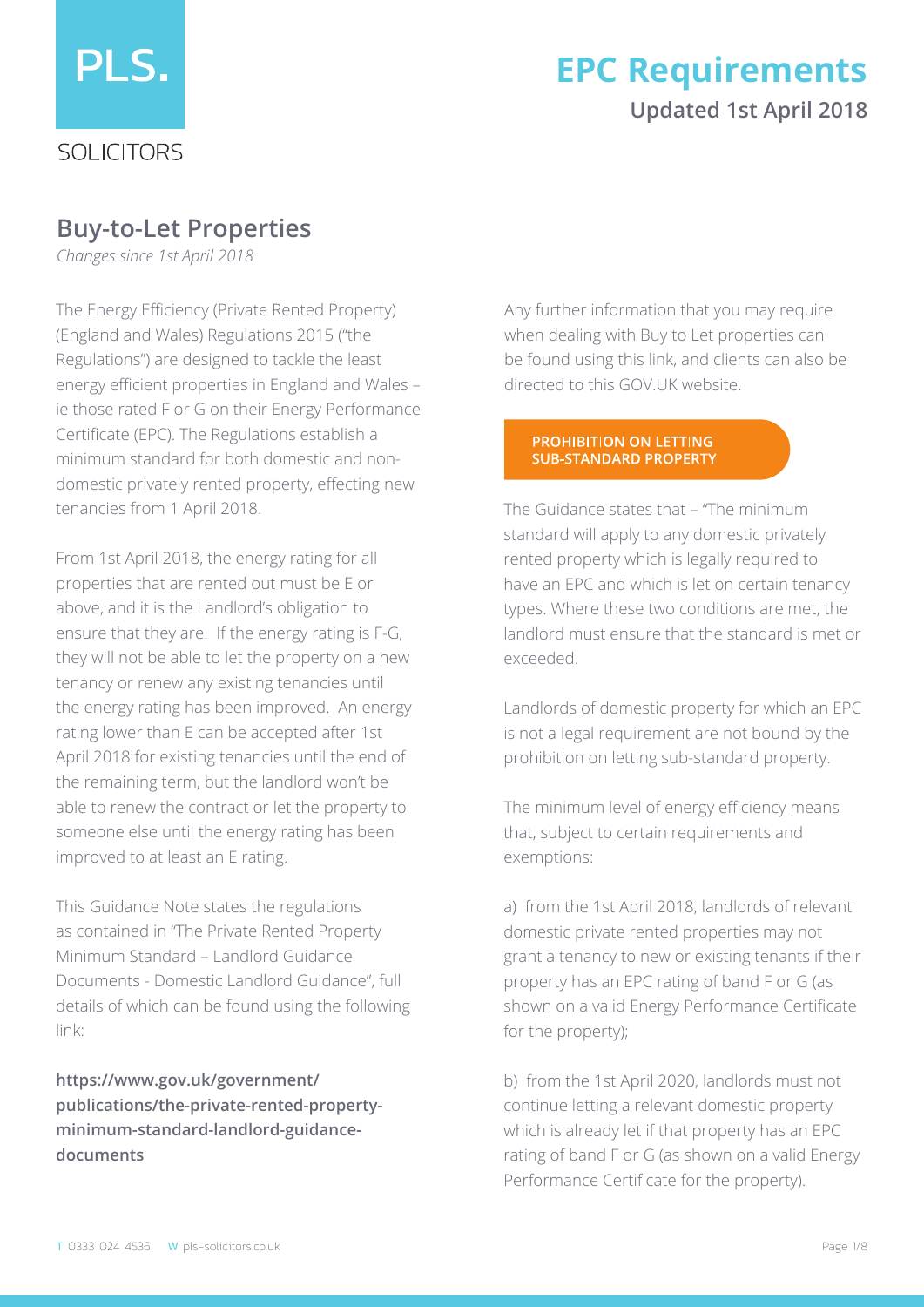# PLS.

## SOLICITORS

## **EPC Requirements Updated 1st April 2018**

Where a landlord wishes to continue letting property which is currently sub-standard, they will need to ensure that energy efficiency improvements are made which raise the EPC rating to a minimum of E.

In certain circumstances landlords may be able to claim an exemption from this prohibition on letting sub-standard property; this includes situations where the landlord is unable to obtain funding to cover the cost of making improvements. Where a valid exemption applies, landlords must register the exemption on the national PRS Exemptions Register.

#### **ENFORCEMENT OF THE MINIMUM LEVEL OF ENERGY EFFICIENCY**

The Guidance states – "Local authorities will enforce compliance with the domestic minimum level of energy efficiency. They may check whether a property meets the minimum level of energy efficiency and may issue a compliance notice requesting information where it appears to them that a property has been let in breach of the Regulations (or an invalid exemption has been registered in respect of it). Where a local authority is satisfied that a property has been let in breach of the Regulations it may serve a notice on the landlord imposing financial penalties.

The authority may also publish details of the breach on the national PRS Exemptions Register. The landlord may ask the Local Authority to review the penalty notice and, if the penalty is upheld on review, the landlord may then appeal the penalty notice to the First-tier Tribunal. Details of this process are set out in chapter

six. A Local Authority may also serve a penalty notice for the lodging of false information on the Exemptions Register.

#### **MINIMUM STANDARDS REGULATIONS COMPLIANCE DECISION PROCESS**

The following flow chart has been taken from the "The Private Rented Property minimum standard – landlord guidance documents - Domestic Landlord Guidance":

**Minimum Standards Regulations Compliance Decision Process:** Figure 1 below sets out the key decision points a landlord will need to consider to help them comply with their responsibilities under the Regulations:

**Figure 1 - Decision tree for minimum level of energy efficiency process**

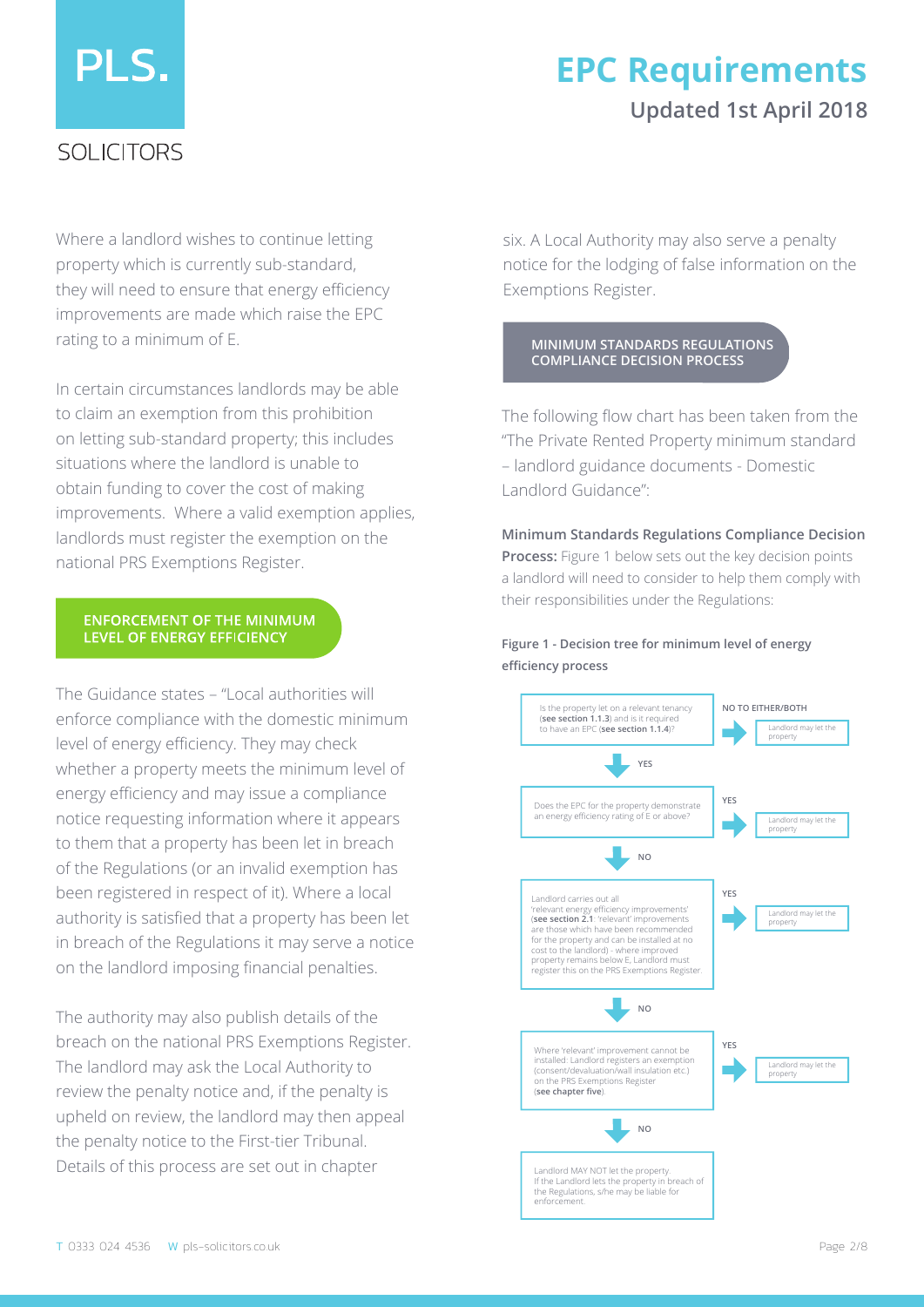

SOLICITORS

## **EPC Requirements Updated 1st April 2018**

## **RELEVANT TENANCIES** (REGULATION 19) 4

For the purposes of the domestic minimum standard provisions the relevant tenancy types are:

- An assured tenancy (including an assured shorthold tenancy) defined in the Housing Act 1988;
- A regulated tenancy defined in the Rent Act 1977;
- A domestic agricultural tenancy as set out in the Energy Efficiency (Domestic Private Rented Property) Order 201514 as follows:
	- A tenancy which is an assured agricultural occupancy for the purposes of section 24 of the Housing Act 1988;
	- A tenancy which is a protected occupancy for the purposes of section 3(6) of the Rent (Agriculture) Act 1976;
	- A statutory tenancy for the purposes of section 4(6) of the Rent (Agriculture) Act 1976.

## **SOCIAL HOUSING EXCLUSION**

The minimum standards do not apply in the social housing sector, therefore, even if a property is let on one of the tenancy types listed above, it will be excluded from the minimum standard provisions.

A property will also be excluded if the landlord is a body registered as a social landlord under Chapter 1 of Part 1 of the Housing Act 1996.

#### **ENERGY PERFORMANCE CERTIFICATE (EPC)**

The Guidance states – Please note that there is no obligation to obtain an EPC on the letting of an individual non self-contained unit within a property, such as a bedsit or a room in a house in multiple occupation (HMO). However, the property in which the unit is situated may already have its own EPC covering that property as a whole; this could be because the property had been bought within the past ten years, or because it had previously been rented out on a whole-property basis. If a property as a whole has a valid EPC and that EPC shows an energy efficiency rating of F or G, then the owner/ landlord will not, from April 2018, be able to issue new tenancies for non-self-contained units within the property until steps are taken to comply with the Regulations.

When produced, an EPC will also be accompanied by a recommendations report setting out any energy efficiency measures which may be suitable for installation in the property.

Once an EPC is lodged on the EPC register it is valid for a period of ten years. A new EPC is not required each time there is a change of tenancy (or even when the property is sold), provided the earlier certificate is no more than ten years old. An owner, landlord or tenant will be free to commission a further EPC within that ten-year period if they choose. If a voluntary EPC of this type is produced and lodged for a property which is already legally required to have a valid EPC, then this new EPC will become the current one for the property, replacing the earlier one.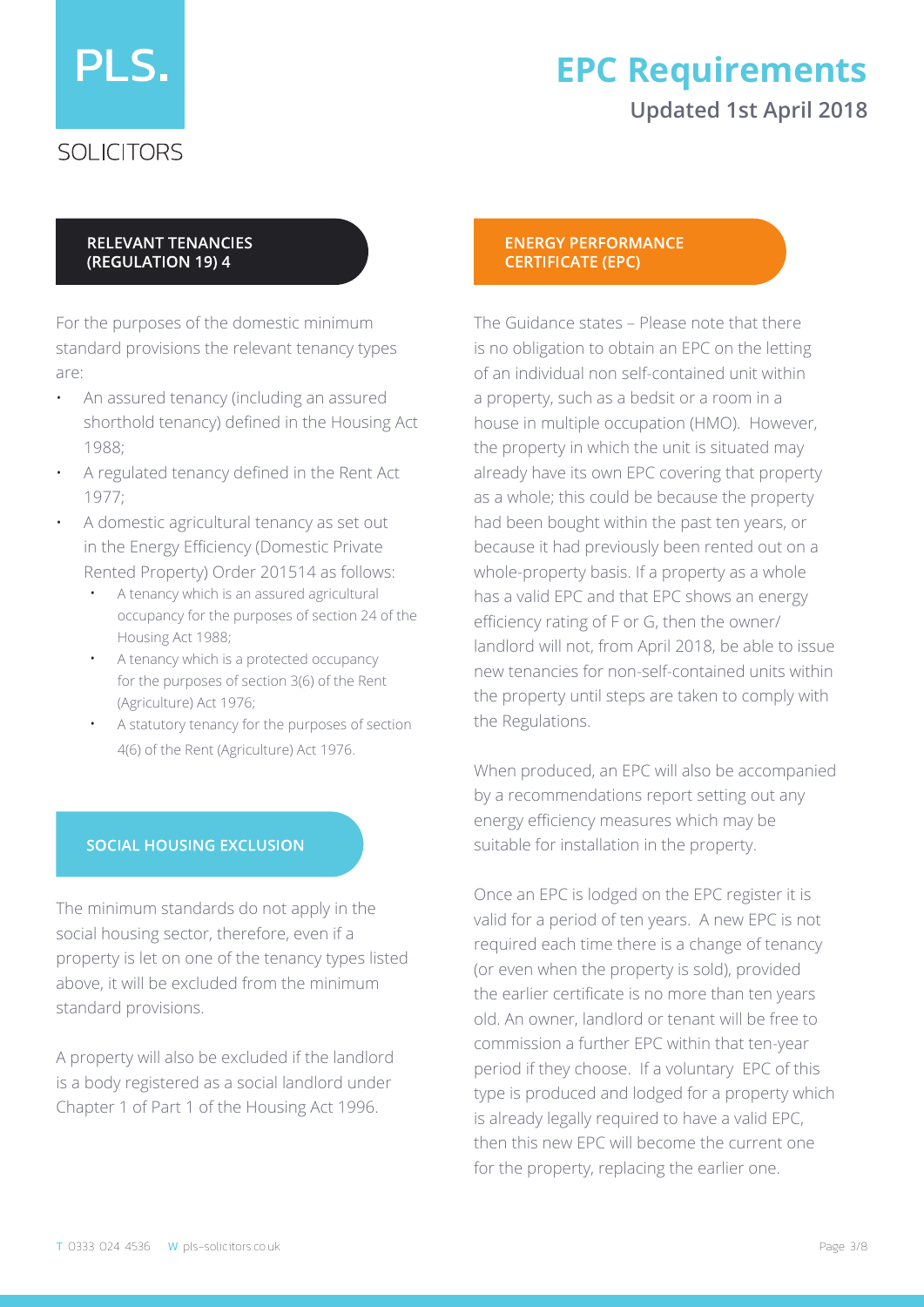# PLS.

## **EPC Requirements Updated 1st April 2018**

## SOLICITORS

Once an EPC reaches the ten-year point and expires, there is no automatic requirement for a new one to be commissioned. A further EPC will only be required the next time a trigger point is reached, i.e. when the property is next sold, let to a new tenant, or modified as above.

There is also no requirement to produce a new EPC after carrying out energy efficiency improvement works to comply with the Regulations. However, for the purposes of the Regulations, it is recommended that landlords do commission a fresh, post installation EPC. A new EPC will reflect the improvements made, alongside any change to the energy efficiency rating of the property. A post installation EPC will, in all likelihood, be the easiest way for a landlord to demonstrate that they have complied with the Regulations".

#### **CIRCUMSTANCES WHERE AN EPC MAY NOT BE REQUIRED**

Guidance issued by the Ministry of Housing, Communities and Local Government (MHCLG) notes that an EPC is not required where the landlord (or the seller, if relevant) can demonstrate that the building is any of the following:

- A building that is officially protected as part of a designated environment or because of their special architectural or historic merit where compliance with certain minimum energy efficiency requirements would unacceptably alter their character or appearance.
- A building used as places of worship and for religious activities .
- Listed buildings on the Historic England (or Welsh equivalent) at: https://historicengland. org.uk/listing/the-list/
- A temporary building with a planned time of use of two years or less.
- Industrial sites, workshops, non-residential agricultural buildings with low energy demand and non-residential agricultural buildings which are in use by a sector covered by a national sectorial agreement on energy performance.
- Stand-alone buildings with a total useful floor area of less than 50m² (i.e. buildings entirely detached from any other building)
- HMO's (Houses in Multiple Occupation, for example these can be bedsits, hostels, shared houses etc) which have not been subject to a sale in the previous ten years, or which have not been let as a single rental in the past ten years.

A building will also not need an EPC where the landlord can demonstrate that it is furnished holiday accommodation as defined by HMRC, and the holidaymaker is not responsible for meeting the energy costs.

Under certain circumstances buildings may also be exempt from the requirement to obtain an EPC where it may be demonstrated that they are to be demolished. This is subject to a number of strict conditions as set out in Regulation 8 of the Energy Performance of Buildings (England and Wales) Regulations 2012.

There are no other exceptions to the EPC obligations although there may be some transactions which do not qualify as a sale or a letting. If in doubt, the landlord should seek further advice.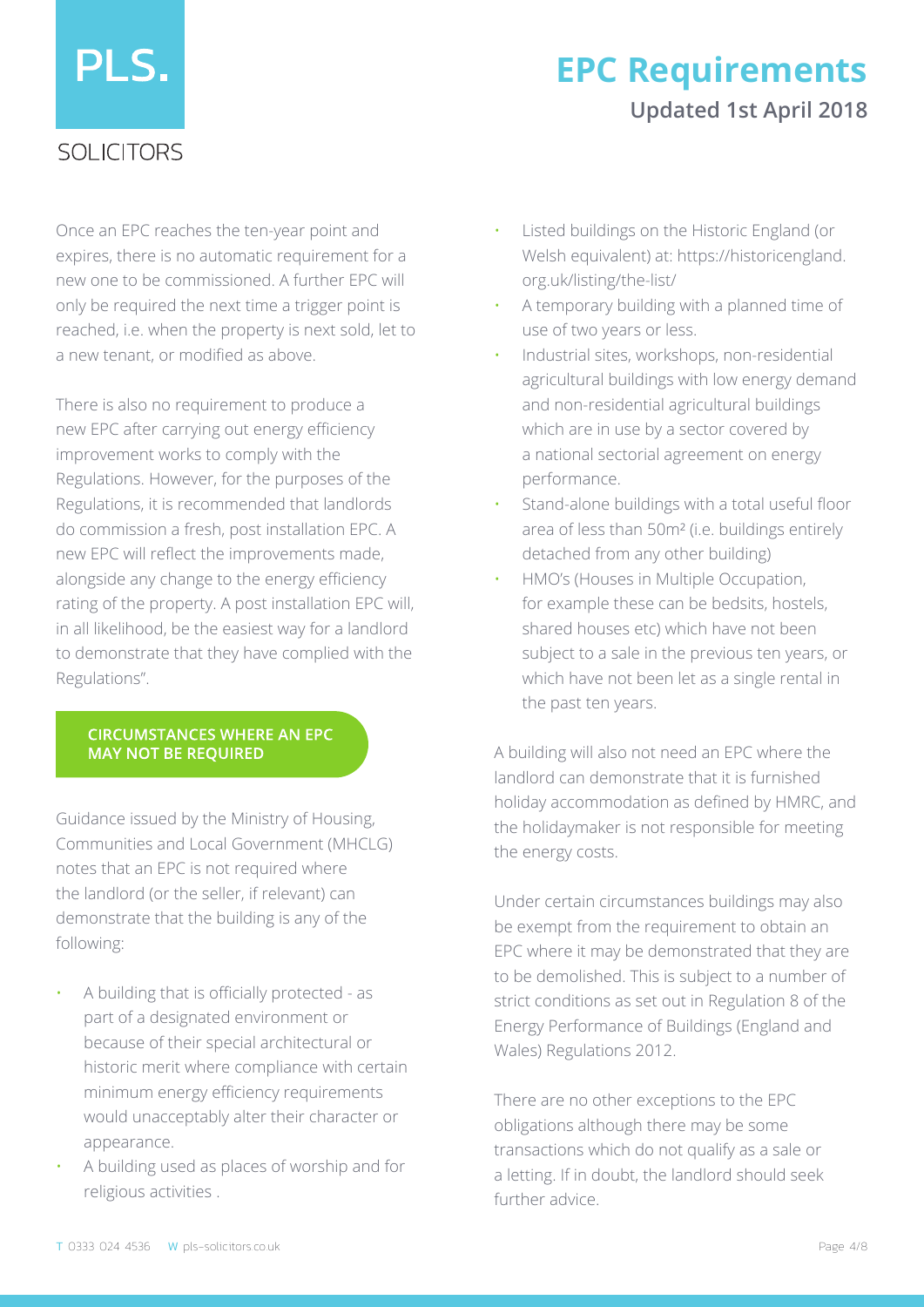

## **SOLICITORS**

# **EPC Requirements**

## **Updated 1st April 2018**

#### **WHAT DO YOU NEED TO DO?**

It is vital that you understand whether the property is legally required to have an EPC at any time from 1 April 2018, and whether it is or is not exempt from having to comply with the minimum level of energy efficiency provisions.

If there is any doubt about whether a property (or the building it is in) is legally required to have an EPC (or whether an existing EPC is legally required or voluntary), or about any of the other criteria described above, advice should be sought from the local trading standards team.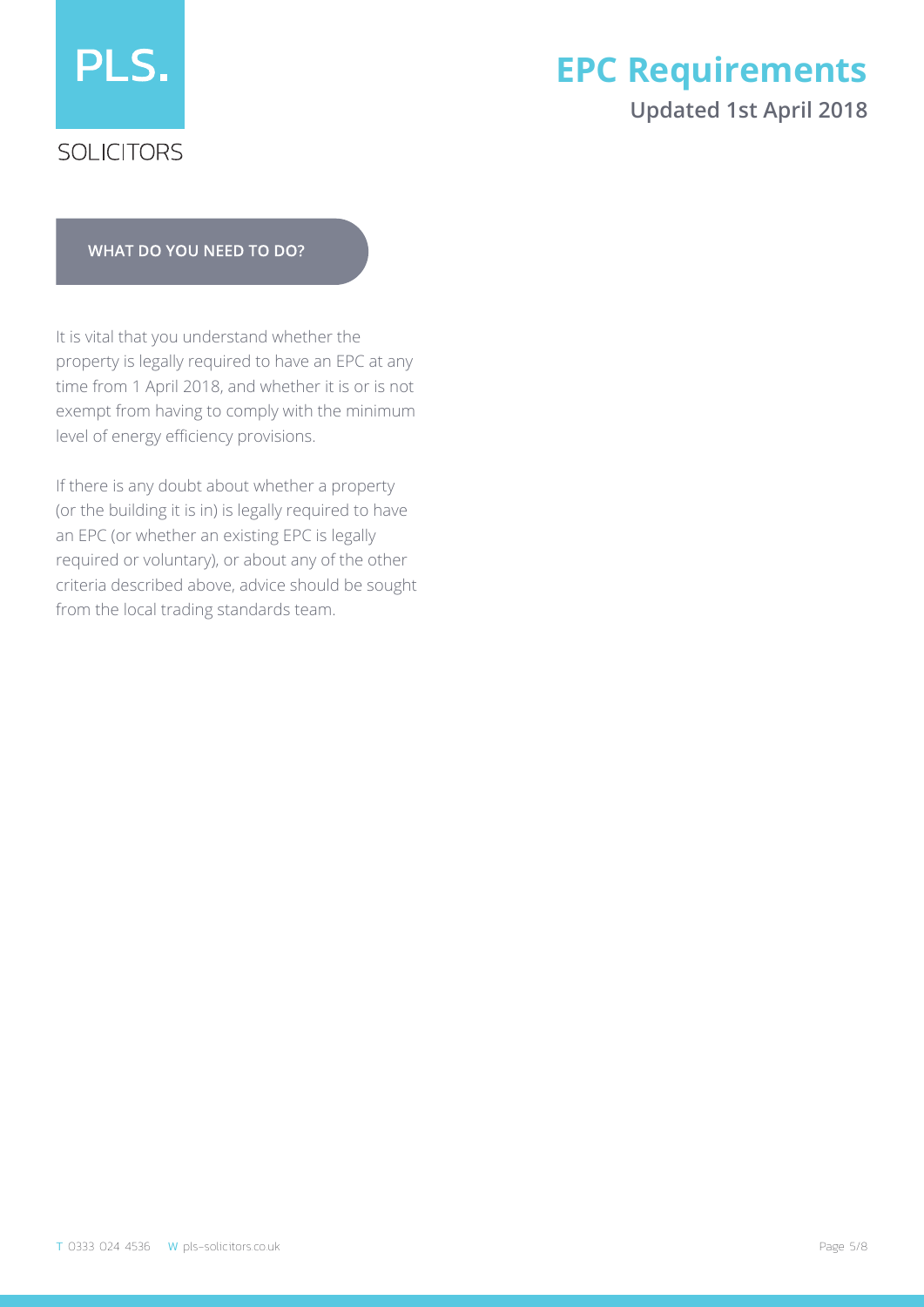

## **EPC Requirements FAQ Sheet**

## SOLICITORS

## **FREQUENTLY ASKED QUESTIONS**

## **Q: When do the minimum standard regulations come into force?**

A: The regulations come into effect for new domestic tenancy agreements from the 1 April 2018 and will apply to all tenancies (including long term tenancies) from 1 April 2020.

## **Q: What types of tenancies are covered by these Regulations?**

A: The tenancy types are:

- An assured tenancy (including an assured short hold tenancy) defined in the Housing Act 1988.
- A regulated tenancy defined in the Rent Act 1977;
- An agricultural tenancy as set out in the Energy Efficiency (Domestic Private Rented Property) Order 2015 (see paragraph 1.1.3 for more details).

## **Q: Are these Regulations UK wide?**

A: These Regulations apply to properties rented in England and Wales only. They do not apply to rental properties situated in Scotland or Northern Ireland.

## **Q: Do all privately rented domestic properties need to be at EPC E by 1 April 2018?**

A: No. All relevant domestic private rental properties (i.e. those which are legally required to have an EPC, and which are let on a relevant tenancy type – see Q2 above) must be at a minimum of EPC band E by 1 April 2020 (or have a valid exemption registered for them). Between 1 April 2018 and 1 April 2020, properties will only need to meet the standard (or have a valid exemption registered) at the point at which a new tenancy is entered in to. Where no new tenancy has been entered in to, a private rental property may be lawfully let below EPC band E up until 1 April 2020.

## **Q: My property is already above EPC F or G; do I need to do anything?**

A: No. If a private rental home is already above EPC F or G then no action is required by the landlord.

## **Q: What is an EPC and when is it required?**

A: Energy Performance Certificates (EPCs) are needed whenever an eligible property is constructed, sold or rented out. Property owners must provide an EPC for potential buyers or tenants before marketing a property to sell or rent. This is a requirement of the Energy Performance of Buildings (England and Wales) Regulations 2012. In addition, a landlord will be required to obtain an EPC after installing certain improvements before they let the property. This is a requirement of the Building Regulations 2010. An EPC contains:

- Information about a property's energy use and typical energy costs
- Recommendations about how to reduce energy use and save money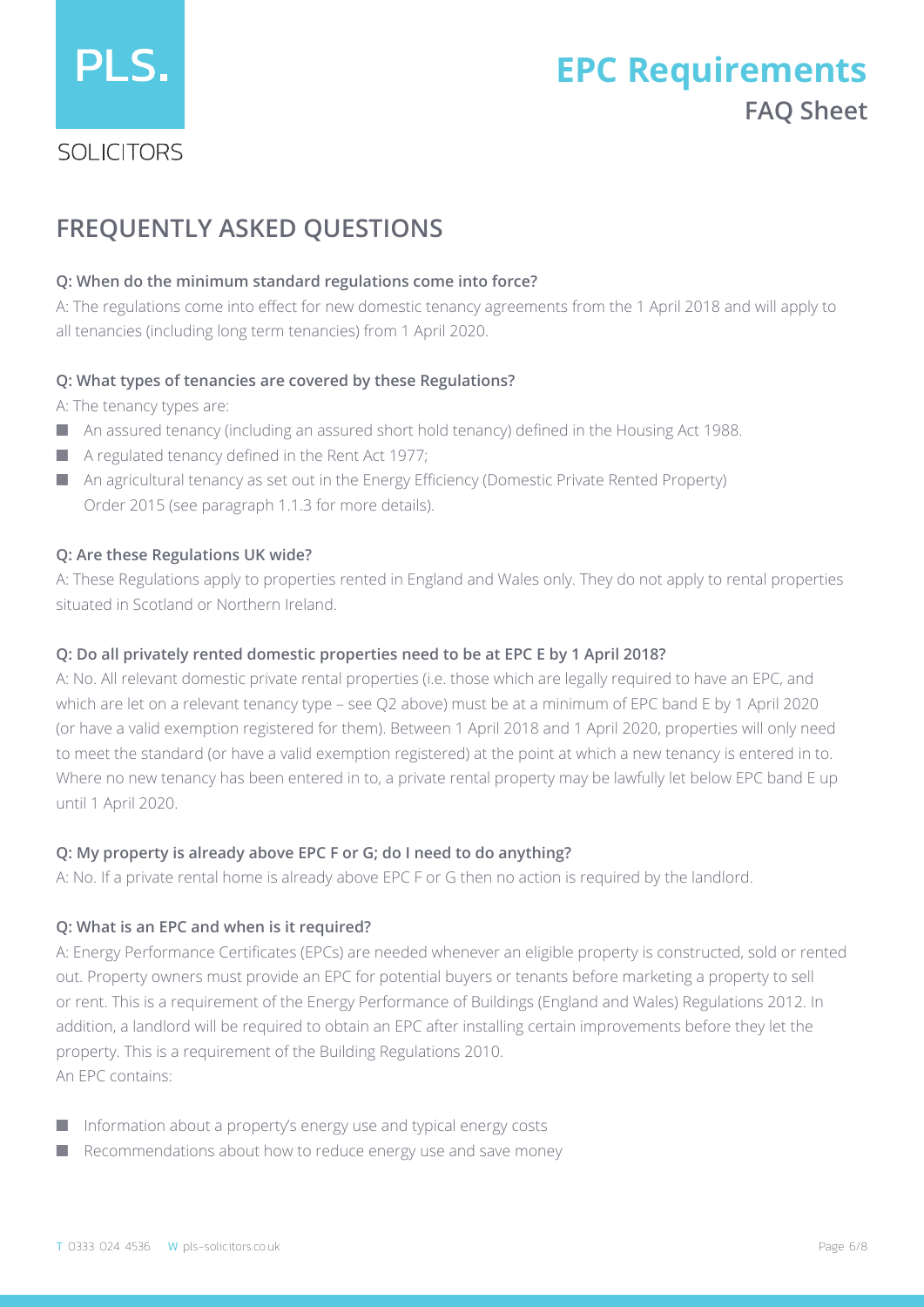# PLS.

# **EPC Requirements FAQ Sheet**

## SOLICITORS

An EPC for a domestic building gives the property an energy efficiency rating from A (most efficient) to G (least efficient) and is valid for ten years. The EPC relates to the property rather than to the owner, therefore an EPC obtained by a previous owner of the property will remain valid even after a property is sold on, so long as it is less than ten years old.

**Q: How do I arrange an assessment in order to determine my property's EPC rating and (if necessary what improvement works are needed to bring the Minimum Standard) who would perform the assessment?** A: You can search for an accredited assessor to undertake a domestic EPC assessment here: **https://www.epcregister.com/searchAssessor.html**

Since 2007 all rental properties (with few exceptions) have been required to have a valid EPC before being let on a new tenancy. Therefore, you should already have an EPC for your rental property, and to not have one is unlawful. If you do not have an EPC for the property that you rent, you should make arrangements to obtain one immediately.

## **Q: How can I find out the current EPC rating for my property is?**

A: If you don't have your certificate to hand then you can search for a PDF copy using the property postcode here:

## **https://www.epcregister.com/reportSearchAddressTerms.html?redirect=reportSearchAddressByPostcode**

## **Q: Are Houses in Multiple Occupation (HMOs) excluded from the PRS Regulations?**

A: HMOs are not excluded from the Regulations. The Regulations apply to all privately rented properties that are legally required to have an EPC, and where rooms are let on one of the qualifying types (most likely assured tenancies). An HMO will be in scope where it meets these criteria. However, individual rooms within HMOs are not required to have their own EPC, so a property which is an HMO will only have an EPC if one is required for the property as a whole (typically this will be if the property has been build, sold or rented as a single unit at any time in the past 10 years). If an HMO is legally required to have an EPC, and if it is let on one of the qualifying tenancy types, then it will be required to comply with the minimum level of energy efficiency.

## **Q: I am a landlord who lets holiday cottages throughout the year. I do not know the basis on which these properties are let; am I still required to comply with the Minimum Standard Regulations?**

A: Holiday cottages are typically let under a licence to occupy, rather than a tenancy. This type of rental property is, therefore, generally outside of the scope of the Regulations and not required to meet the Minimum Standard. If there are any concerns about whether a property is occupied under a licence or a tenancy, and whether the landlord is subject to the Regulations, legal advice should be sought.

## **Q: How long is an EPC valid for and when or what triggers reassessment?**

A: Once produced, an EPC is valid for ten years. A landlord can choose to commission a new EPC at any time for any reason, but this would be entirely voluntary. The only time a new EPC is legally required for a property is if the